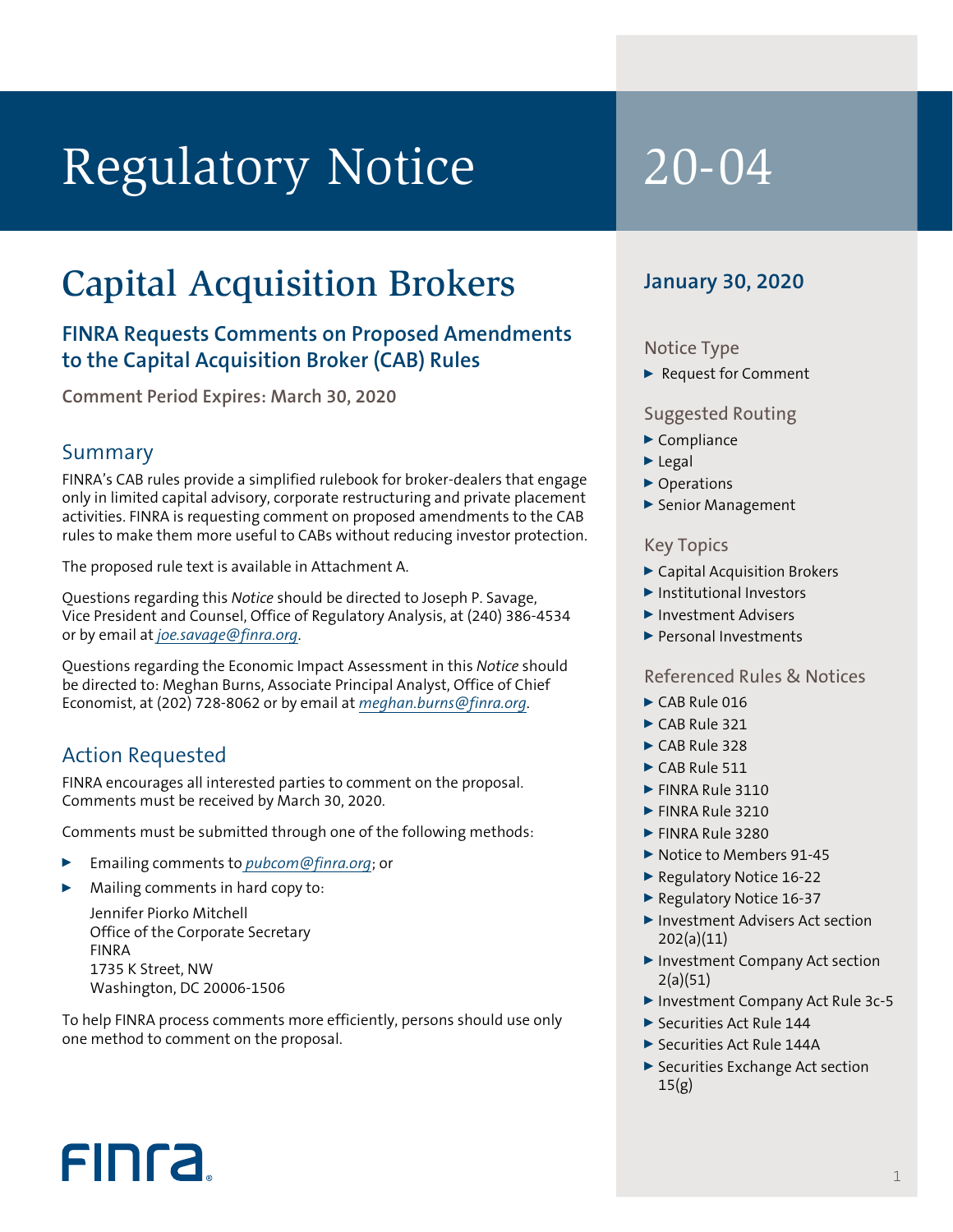<span id="page-1-0"></span>**Important Notes:** All comments received in response to this *Notice* will be made available to the public on the FINRA website. In general, FINRA will post comments as they are received. $11$ 

Before becoming effective, a proposed rule change must be filed with the Securities and Exchange Commission (SEC) pursuant to Section 19(b) of the Securities Exchange Act of 1934 (SEA).[2](#page-7-0)

### Background and Discussion

#### **CAB Rules**

CABs are firms that engage in a limited range of activities, essentially acting as placement agents for sales of unregistered securities to institutional investors and advising companies and private equity funds on capital raising and corporate restructuring. Firms meeting the CAB criteria may elect to be governed by the CAB rules.

The benefit of electing CAB status is that CABs are subject to fewer restrictions on specified activities (such as advertising) and have less burdensome supervisory requirements. On the other hand, CABs are not permitted to engage in other broker-dealer activities, such as accepting customers' trading orders, carrying customer accounts, handling customers' funds or securities, or engaging in proprietary trading or market-making.

The CAB rules became effective on April 14, 2017.<sup>[3](#page-7-0)</sup> Firms may elect CAB status either as a new firm applicant or by electing CAB status as a current member firm.

#### **Proposed Changes to CAB Rules**

#### **Investment Adviser Activities**

The CAB rules currently do not permit CABs to register as investment advisers. Moreover, associated persons of CABs may not participate in private securities transactions (PSTs), which include the forwarding of orders from investment adviser clients to a third-party broker-dealer for execution. The proposed changes would allow CABs to register as investment advisers, so long as the advisory services are provided only to institutional investors[.4](#page-7-0)

#### **Institutional Investor Definition**

A CAB may act as a placement agent or finder in the sale of newly-issued unregistered securities to "institutional investors."<sup>5</sup> The term "institutional investor" for purposes of the CAB rules includes banks, investment companies, large employee benefit plans and "qualified purchasers" under the Investment Company Act of 1940 (ICA). $\epsilon$  FINRA proposes to broaden the definition of institutional investor to include "knowledgeable employees" under ICA Rule 3c-5, a term that includes senior officers and directors of private funds and their advisers[.7](#page-7-0) "Knowledgeable employee" also would include persons performing similar roles at other private issuers for which CABs act as placement agents.<sup>[8](#page-7-0)</sup>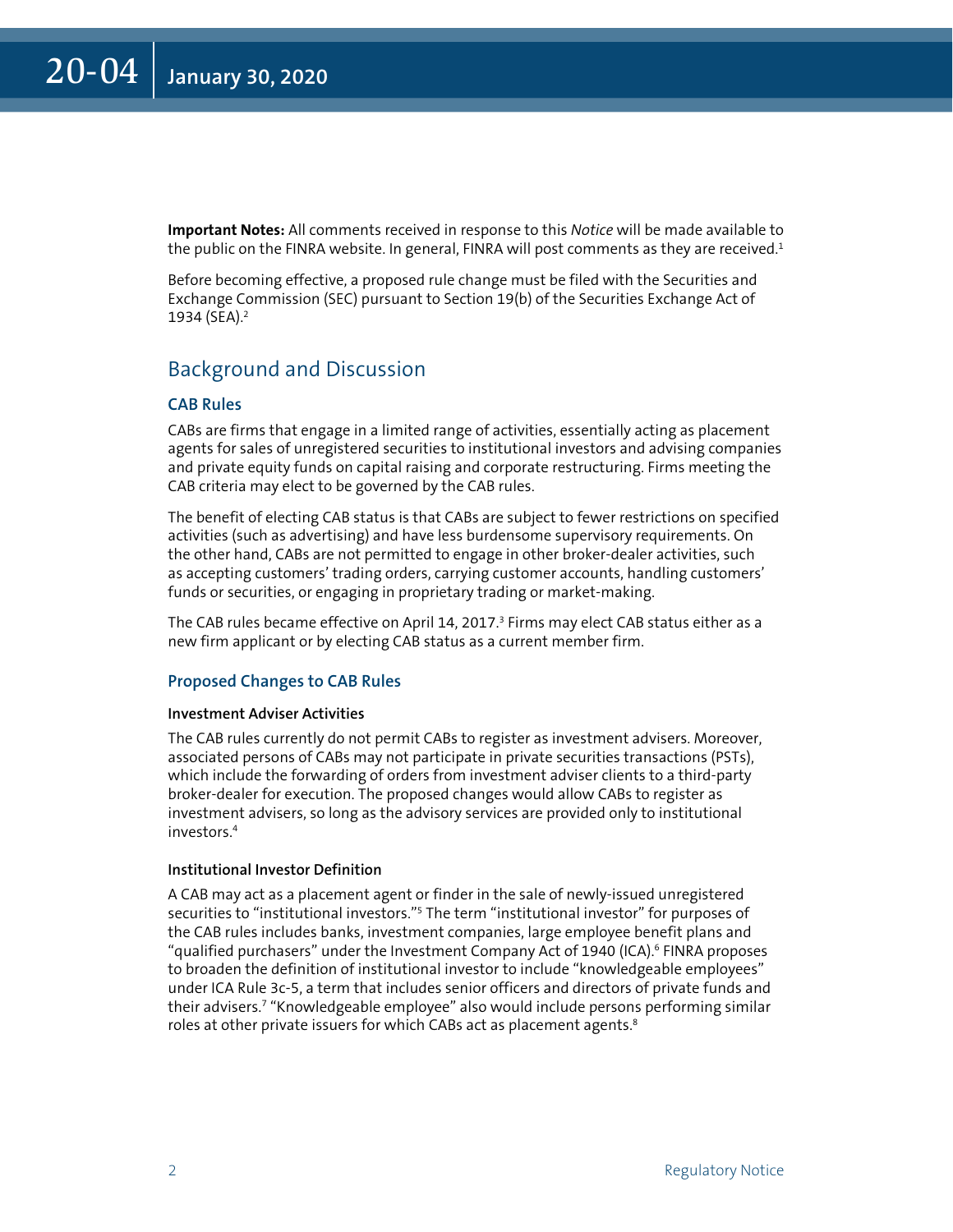#### <span id="page-2-0"></span>**Secondary Transactions**

CABs may not act as placement agents in connection with secondary transactions involving unregistered securities, except when the transaction is in connection with the change of control of a privately-held company.[9](#page-7-0) FINRA proposes to expand the ability of a CAB to act as placement agent for secondary trades of unregistered securities.[10](#page-7-0) A CAB would be permitted to act as a placement agent in a secondary transaction involving unregistered securities of an issuer for which the CAB had previously acted as placement agent for such securities, provided that the purchaser of such securities is an institutional investor, and the new sale falls within a Securities Act of 1933 (Securities Act) exemption from registration (*e.g.*, Securities Act Rules 144 or 144A)[.11](#page-7-0) 

#### **Compensation**

FINRA recently issued a staff interpretation of the CAB rules stating that CABs may be compensated in the form of securities issued by a privately held CAB client, rather than in cash, provided that the receipt, exercise or subsequent sale of such securities will not cause the CAB to engage in activities prohibited under CAB Rule 016(c)(2) (Definitions).<sup>12</sup> FINRA proposes to codify this interpretation.[13](#page-7-0)

#### **Personal Investments**

The CAB rules do not require a CAB's associated person to obtain the CAB's prior written consent before opening or otherwise establishing a securities account at another financial institution. Associated persons of non-CAB firms must do so under FINRA Rule 3210 (Accounts At Other Broker-Dealers and Financial Institutions). Nevertheless, some CABs may be involved in transactions, either as advisor or placement agent, that raise insider trading possibilities. CABs that are involved with such transactions must maintain policies and procedures required by the SEC to address insider trading risks.<sup>14</sup>

FINRA proposes to adopt new CAB Rule 321 (Supervision of Associated Persons' Investments), which would provide that any CAB whose business model creates potential insider trading risks is required to establish, maintain and enforce written policies and procedures that are reasonably designed to mitigate and prevent those risks. These CABs would be subject to FINRA Rule 3210 and their associated persons would be required to obtain the prior written consent of the CAB to open or otherwise establish at another firm any account in which securities transactions can be effected and in which the associated person has a beneficial interest.[15](#page-7-0) The CAB also could request that a broker-dealer or other financial institution with which the associated person has a securities account transmit duplicate copies of confirmations and statements from the associated person's account.

In addition, CABs meeting this description would be subject to FINRA Rule 3110(d) (Supervision), which requires firms to adopt supervisory procedures for the review of securities transactions that are reasonably designed to identify trades that may violate provisions of the Securities Exchange Act of 1934 and SEC and FINRA rules prohibiting insider trading in accounts of the firm's associated persons and their immediate family members. Rule 3110(d) also requires these firms to promptly investigate such trades and file written reports of these investigations with FINRA.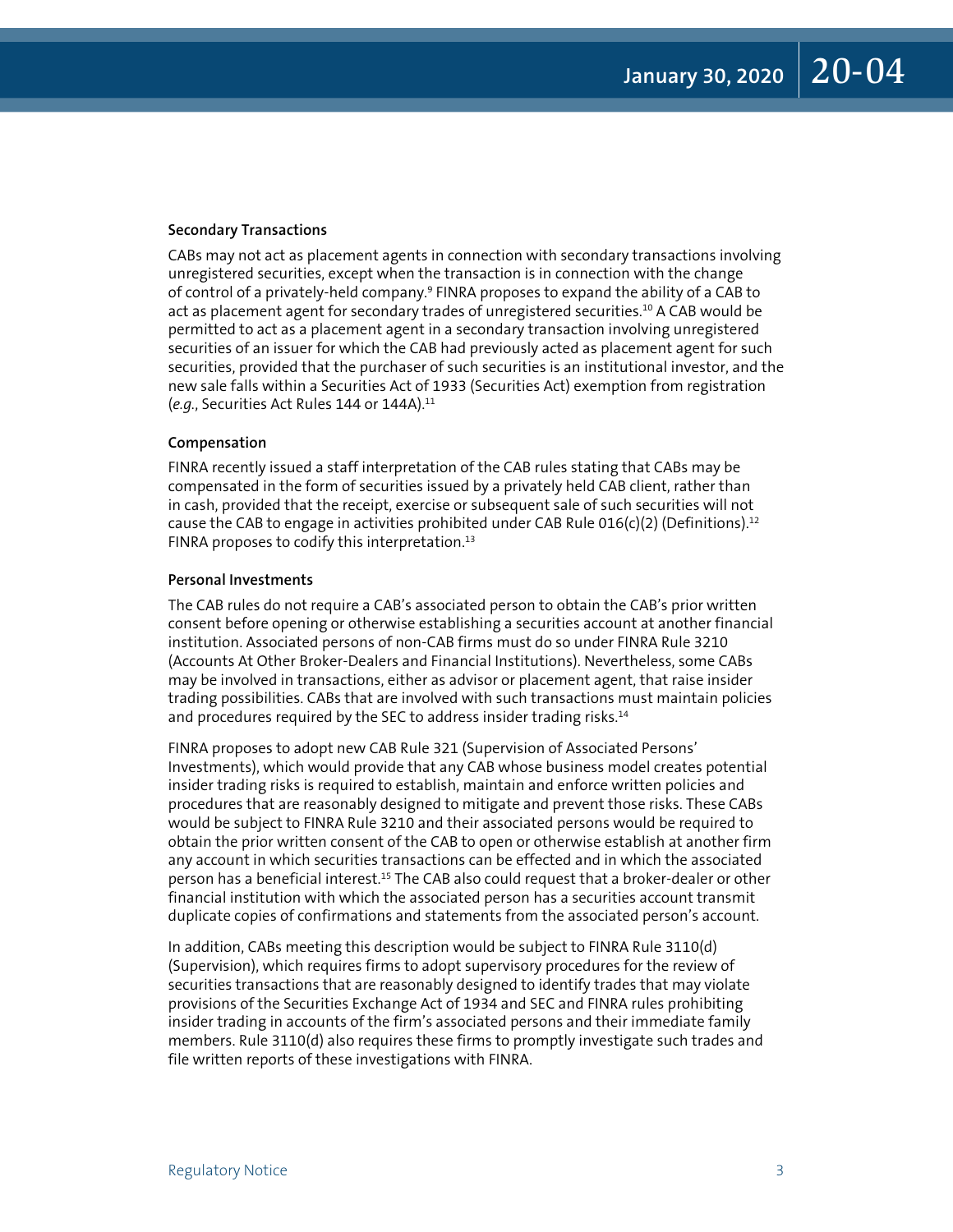<span id="page-3-0"></span>The CAB rules also technically prohibit associated persons of CABs from investing in unregistered securities, since they prohibit associated persons from participating in PSTs. The PST definition in FINRA Rule 3280 (Private Securities Transactions of an Associated Person) includes direct investments in unregistered securities.[16](#page-7-0) Proposed CAB Rule 321 would permit CAB associated persons to invest in unregistered securities notwithstanding the prohibition on PSTs, provided that they give prior written notice of all purchases and sales of unregistered securities to their CAB.

#### Economic Impact Assessment

#### **Regulatory Need**

FINRA created a separate rule set for CABs with the goal of reducing regulatory burdens on broker-dealer firms that engage only in limited institutional corporate financing and private placement activities and do not interact with retail investors. FINRA understands that the current CAB definition may discourage some firms for which the designation was intended from electing CAB status due to limits on CABs' permissible activities. This proposal would broaden the types of activities in which CABs may engage, and would clarify CABs' insider trading responsibilities.

#### **Economic Baseline**

The baseline is the existing CAB regulatory framework, including 55 member firms that have elected CAB status, non-CAB FINRA member firms that conduct CAB-like activities (FINRA-registered CAB-like firms), $17$  and an unknown number of firms that provide services similar to CABs but are not registered with FINRA or the SEC (unregistered CAB-like firms).<sup>18</sup>

FINRA estimates that there are approximately 700 FINRA-registered CAB-like firms. Of these firms, 80 percent have fewer than 20 registered representatives. Of the 55 member firms currently registered as CABs, approximately 91 percent have fewer than 20 registered representatives. In total, there are approximately 548 registered representatives working across the 55 existing CAB firms.<sup>[19](#page-8-0)</sup>

#### **Economic Impact**

#### **Anticipated Benefits**

The proposal's benefits would accrue to those firms whose business decisions or activities would be enhanced or regulatory costs reduced by the proposal. These include member firms that already have elected CAB status, member firms that have not chosen to elect CAB status due to the CAB rules' limits on their current or future activities, and firms that have not applied for FINRA membership.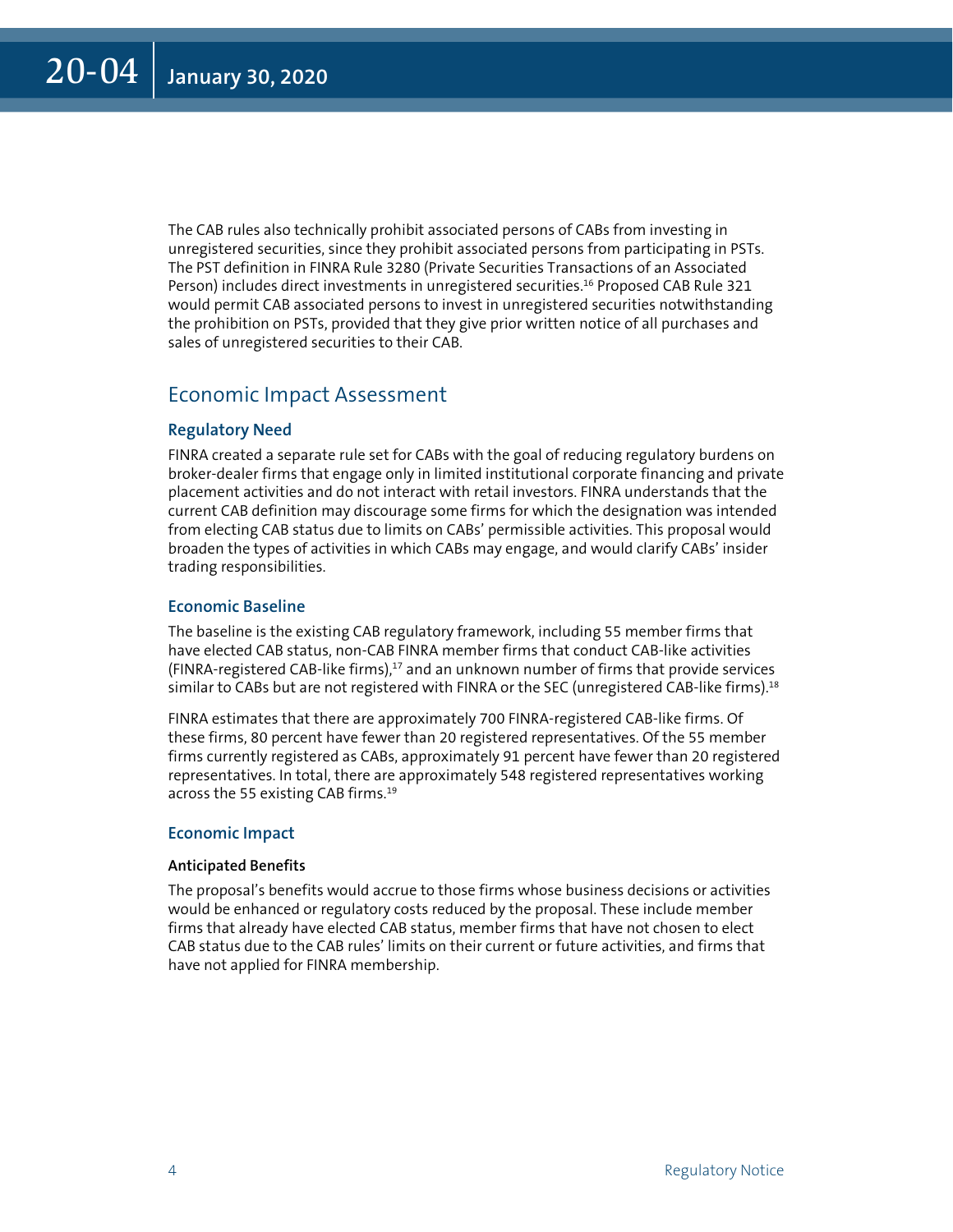<span id="page-4-0"></span>Existing CAB firms that expand the scope of their activities as a result of the proposal would continue to benefit from a streamlined FINRA rulebook and would benefit from increased flexibility in their business practices. For example, they would be able to act as placement agents in secondary transactions of unregistered securities (in certain cases). They also would be permitted to register as investment advisers, and sell their unregistered securities to "knowledgeable employees" if they so desire.

The FINRA-registered CAB-like firms that could benefit from the proposal include those firms whose activities would fall within the range of permissible CAB activities under the proposed amendments and firms for which the expanded CAB definition would overlap sufficiently with their business activities that the benefits of becoming a CAB would exceed the costs. For example, any of the 700 CAB-like firms that act as placement agents in secondary transactions of unregistered securities that would be permitted for CABs would now be CAB-eligible. Similarly, FINRA estimates that there are at least 20 firms<sup>20</sup> that are dually registered as broker-dealers and investment advisers that provide advisory services only to institutional investors.<sup>21</sup> All of these firms, including those that sell unregistered securities to "knowledgeable employees" and otherwise meet the expanded CAB definition, would now be CAB-eligible and would have the potential to realize any associated cost savings from electing CAB designation.

Firms that elect CAB status as a result of this proposal would benefit from lower compliance costs associated with maintaining FINRA membership. For example, unlike non-CAB member firms, CABs are not subject to branch inspection requirements under Rule 3110, are not required to have a principal pre-approve, or file with FINRA, their communications with the public, and are only required to conduct an anti-money laundering audit every two years (versus annually for most non-CAB member firms). These firms also likely would benefit from more focused examinations that are tailored to their business activities. This should reduce compliance costs for these firms and allow them to deploy their capital more efficiently.

Some unregistered CAB-like firms may elect to become CABs as a result of the proposed amendments.<sup>22</sup> These firms are of two types: (1) unregistered firms that may currently engage in activities that require broker-dealer registration; and (2) unregistered firms that are not currently engaging in broker-dealer activities and that elect to enter the broker-dealer space as a CAB. Unregistered firms that may currently engage in activities that require broker-dealer registration would benefit from removing the uncertainty of being sanctioned for acting as an unregistered broker-dealer while operating under a less burdensome regulatory framework. Firms that are not currently engaging in broker-dealer activities, but that choose to enter the broker-dealer space because of the expanded CAB definition, would benefit from new business opportunities.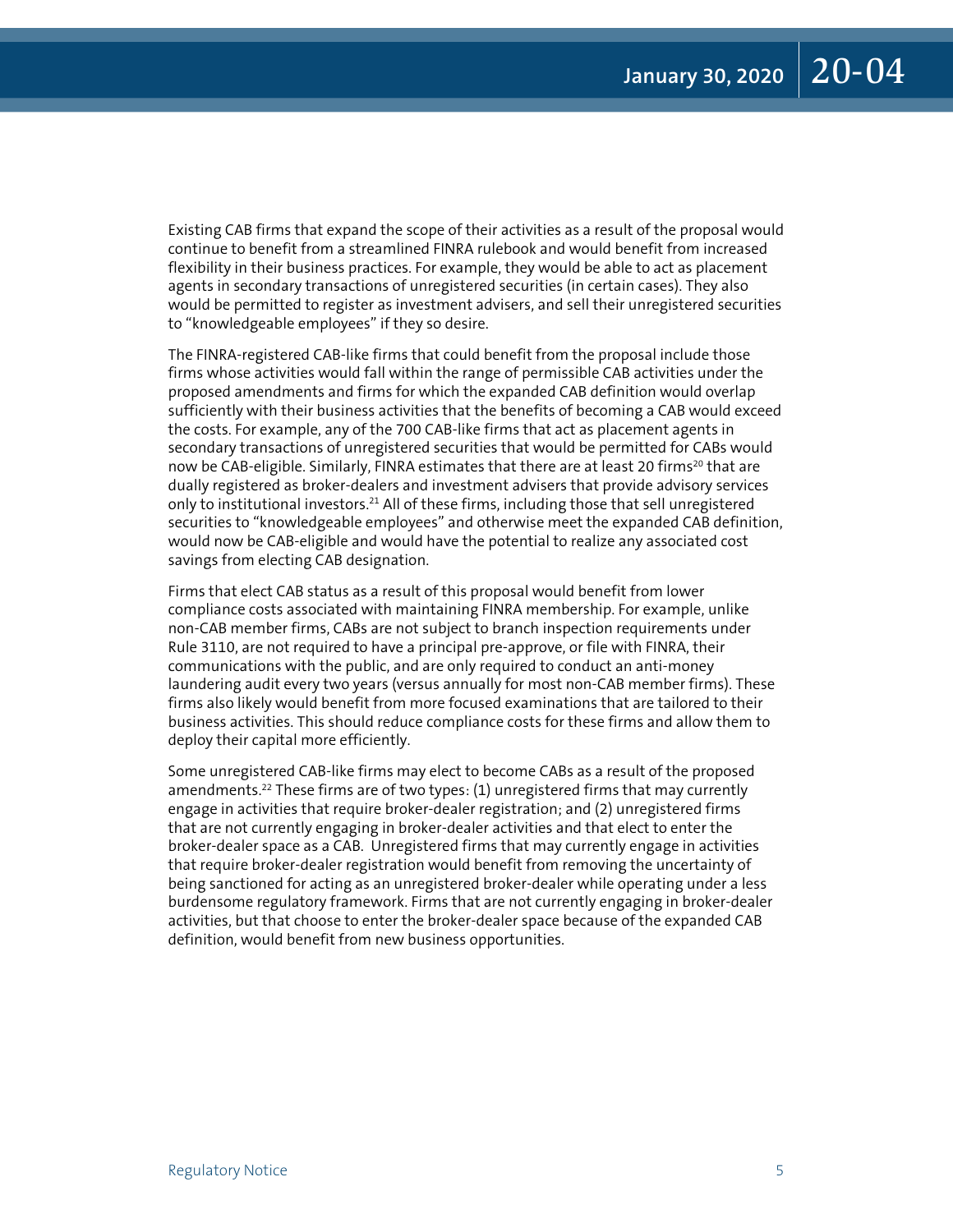The clients of firms that benefit from the new proposal likely would benefit as well. They may benefit from lower costs to the extent FINRA-registered firms that become CABs pass any of their regulatory cost savings onto their customers. Clients of currently unregistered firms may benefit from the protections that come with FINRA's regulatory and supervisory framework. Clients of existing CAB firms may benefit from the expanded scope of the firms' activities, without loss of protections. Additionally, investors in general should benefit from the preventative measures against insider-trading that are included in the proposal.

#### **Anticipated Costs**

The proposal would impose certain costs on some CAB firms to the extent that they had not previously established written policies and procedures reasonably designed to prevent insider trading, and any attendant monitoring costs that arise from them. It also would impose costs on associated persons of some CAB firms because they would be required to obtain written consent from their firms before opening a securities account at another financial institution. This will slow the account opening process for employees of CAB firms.

Otherwise, the proposal would not impose any direct costs on existing CAB firms or FINRA member firms that elect to become CABs as a result of the proposal. Firms that register with FINRA as CABs would incur implementation and ongoing costs associated with applying for and maintaining FINRA membership. The implementation costs would include FINRA application fees, legal or consulting fees, and costs associated with setting up the infrastructure for regulatory reporting and developing written supervisory policies and procedures. The ongoing costs would be in the form of annual registration fees and expenses associated with ongoing compliance activities, including undergoing examinations. However, these are costs that firms may choose to incur, presumably because they conclude that the additional costs of regulation and compliance are outweighed by the benefits of FINRA membership.

#### **Competitive Effects and Additional Considerations**

To the extent that FINRA-registered CAB-like firms elect CAB status or non-FINRA members elect to register as CABs, the proposal should reduce the competitive imbalance between these groups. Overall, this should enhance competition among these groups particularly since the former group will experience reduced regulatory costs without reduction in investor protections as a result of the proposal.

FINRA considered the implications of this proposal for investor protection. Since CABs may only conduct business with corporate entities and institutional investors, FINRA has determined that retail investors should not lose any protections as a result of the proposal. Corporate entities and institutional investors often are more sophisticated than retail investors and have the resources necessary to conduct due diligence. Therefore, a moderated regulatory framework is sufficient to protect these investors from potential harm.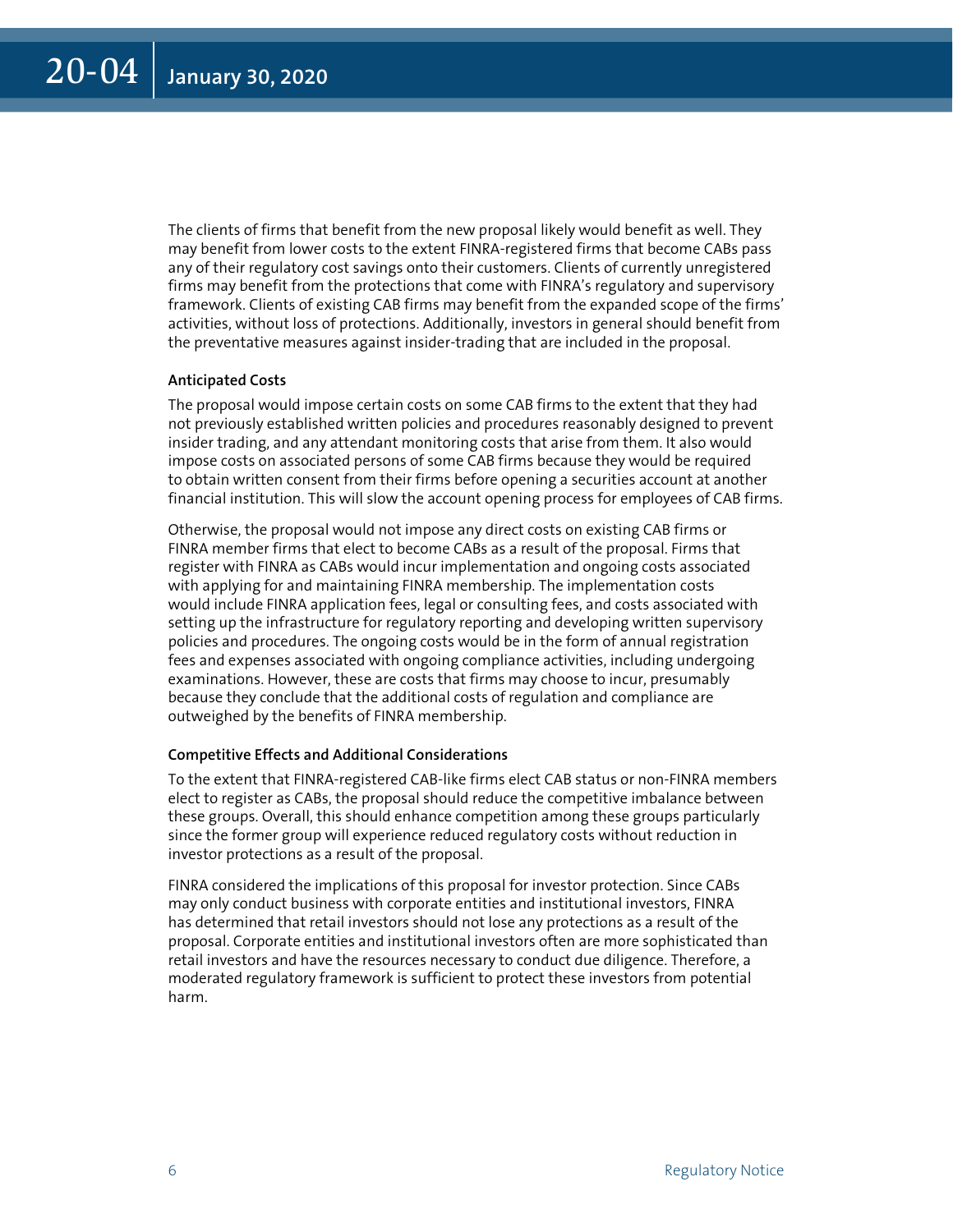#### **Alternatives Considered**

In addition to the elements incorporated in this proposal, FINRA considered exempting or reducing Continuing Education (CE) requirements for CAB firm registered personnel. However, FINRA determined that this change could hinder CAB registered persons' future employment opportunities with non-CAB firms, and potentially could reduce investor protection.

#### Request for Comment

FINRA requests comment on all aspects of the proposal. FINRA requests that commenters provide empirical data or other factual support for their comments wherever possible. FINRA specifically requests comment concerning the following issues:

- 1. Are there other categories of activities that FINRA should consider incorporating into the CAB definition without reducing investor protection? What are those categories of activities and what are the anticipated benefits and costs of incorporating them into the CAB definition?
- 2. Are there unforeseen risks associated with allowing CABs to register as investment advisers that FINRA should consider? Are there unforeseen risks associated with allowing CABs to act as placement agents in certain secondary transactions involving unregistered securities?
- 3. Do the proposed amendments represent a reasonable incentive for eligible firms to elect CAB status?
- 4. Do the proposed amendments reasonably maintain strong investor protections?
- 5. Are there any expected economic impacts associated with the proposal not discussed in this *Notice*? What are they and what are the estimates of those impacts?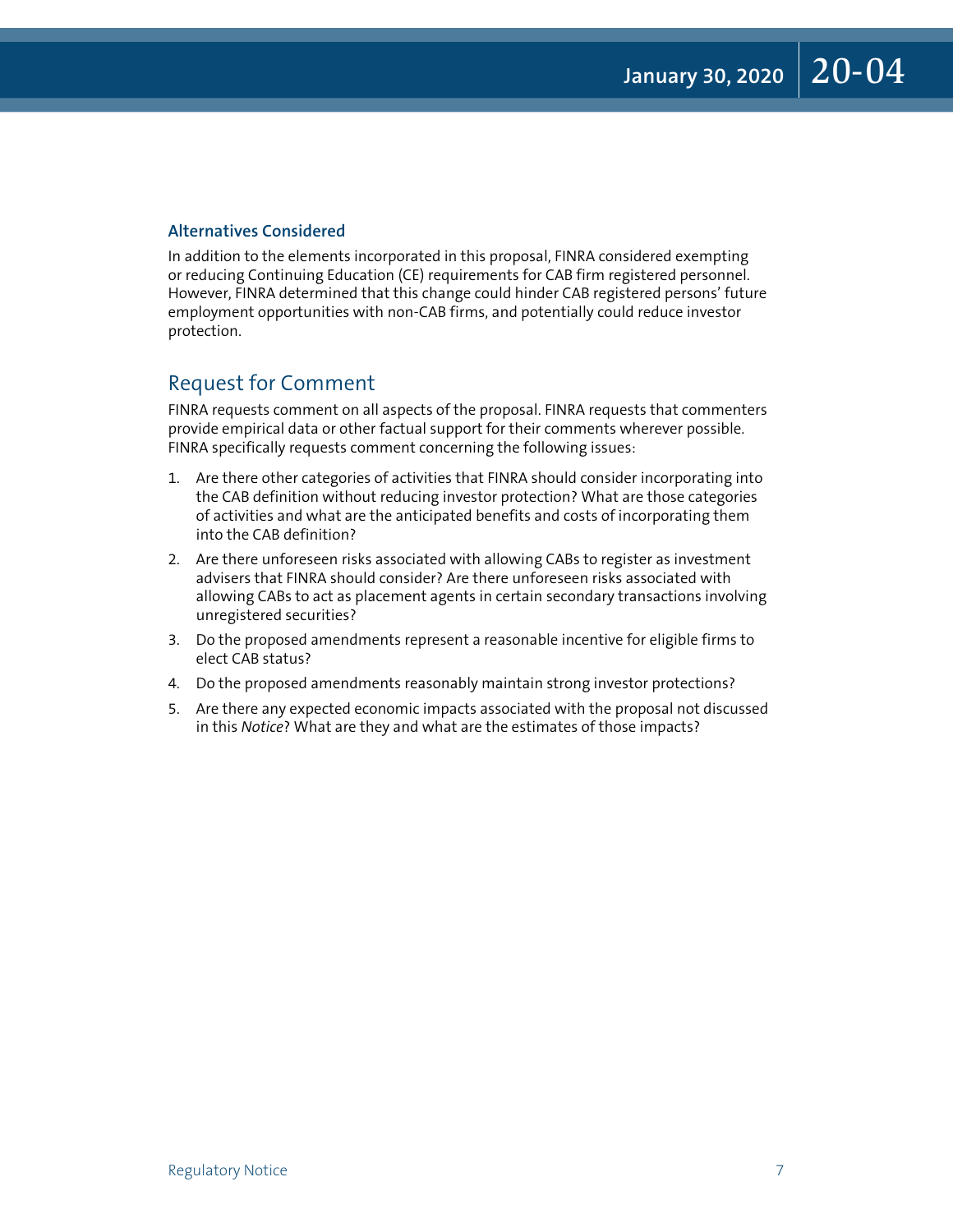#### <span id="page-7-0"></span>**Endnotes**

- 1. [Pe](#page-1-0)rsons submitting comments are cautioned that FINRA does not edit personal identifying information, such as names or email addresses, from comment submissions. Persons should submit only information that they wish to make publicly available. *See Notice to Members 03-73* (November 2003) (Online Availability of Comments) for more information.
- 2. *[S](#page-1-0)ee* SEA section 19 and rules thereunder. After a proposed rule change is filed with the SEC, the proposed rule change generally is published for public comment in the *Federal Register*. Certain limited types of proposed rule changes take effect upon filing with the SEC. *See* SEA Section 19(b)(3) and SEA Rule 19b-4.
- 3. *[S](#page-1-0)ee [Regulatory Notice 16-37](https://www.finra.org/rules-guidance/notices/16-37)* (October 2016). *See also* Securities Exchange Act Release No. 78617 (August 18, 2016), 81 FR 57948 (August 24, 2016) (Order Approving Rule Change as Modified by Amendment Nos. 1 and 2 to Adopt FINRA Capital Acquisition Broker Rules; File No. SR-FINRA-2015-054).
- 4. *[S](#page-1-0)ee* proposed CAB Rule 016(c)(1)(I).
- 5. *[S](#page-1-0)ee* CAB Rule 016(c)(1)(F).
- 6. *[S](#page-1-0)ee* CAB Rule 016(i). The term "qualified purchaser" includes, among other things, any natural person, family-owned company or specified trust that owns not less than \$5,000,000 in investments, and any person, acting for its own account or the accounts of other qualified purchasers, who in the aggregate owns and invests on a discretionary basis, not less than \$25,000,000 in investments. *See* ICA section 2(a)(51), 15 USC 80a-2(a)(51).
- 7. *[S](#page-1-0)ee* proposed CAB Rule 016(i)(8); *see also* ICA Rule 3c-5(a)(4). Under Rule 3c-5, shares beneficially owned by knowledgeable employees are excluded for purposes of determining whether a hedge fund is excepted from the definition of "investment company" under ICA sections  $3(c)(1)$  or  $3(c)(7)$ . *See* ICA Rule 3c-5(b).
- 8. *See* proposed CAB Rule 016(m).
- 9. *[S](#page-2-0)ee* CAB Rule 016(c)(1)(F).
- 10. *[S](#page-2-0)ee* proposed CAB Rule 016(c)(1)(H).
- 11. *[S](#page-2-0)ee* 17 CFR 230.144 and 230.144A.
- 12. [S](#page-2-0)ee [Interpretive Letter to Jonathan D. Wiley](https://www.finra.org/rules-guidance/guidance/interpretive-letters/jonathan-d-wiley-forbes-securities-group), The Forbes Securities Group (May 30, 2019).
- 13. [S](#page-2-0)ee proposed CAB Rule 511 (Securities as Compensation).
- 14. *See* SEA section 15(g), 15 USC 78o(g); *see also Notice to Members 91-45* (June 21, 1991) (NASD/ NYSE Joint Memo on Chinese Wall Policies and Procedures).
- 15. [F](#page-2-0)or further background on FINRA Rule 3210, see *[Regulatory Notice 16-22](https://www.finra.org/rules-guidance/notices/16-22)* (June 2016) (Accounts At Other Broker-Dealers and Financial Institutions). In addressing insider trading risk, FINRA is tailoring the proposed requirement to the limited activities of CABs as permitted under the CAB rules. FINRA has noted that the scope of Rule 3210 is not limited to reviews for insider trading risk and that reviews of the information that firms obtain pursuant to Rule 3210 could relate to other facets of conduct under applicable rules. *See* note 4 in *Notice 16-22.*
- 16. *[S](#page-3-0)ee* FINRA Rule 3280(e).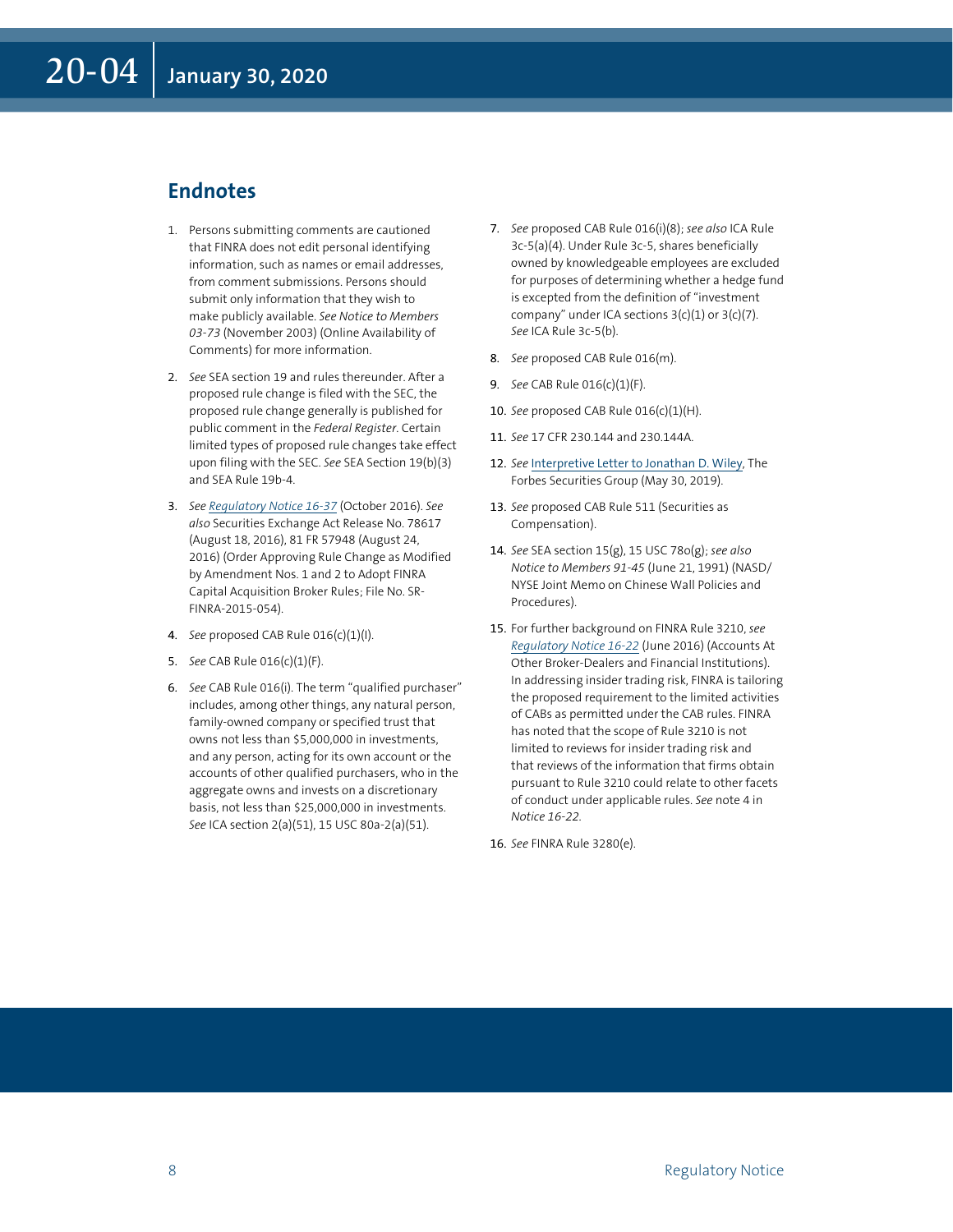January 30, 2020 20-04

- <span id="page-8-0"></span>17. ["C](#page-3-0)AB-like" refers to activities that are similar to those in which CABs may engage, including advising companies on mergers, acquisitions and corporate restructuring, advising issuers on raising debt and equity capital, and acting as a placement agent for sales of unregistered securities to institutional investors. While FINRA estimates that there may be as many as 700 of these firms, we are unsure of the extent to which these firms would benefit from changing their activities to fit within those allowed by the proposed CAB rules.
- 18. [F](#page-3-0)or example, there may be some firms that are relying on SEC no-action relief to avoid brokerdealer registration. The staff does not have an estimate on the number of these firms.
- 19. [A](#page-3-0)s of January 10, 2020. Existing CAB firms have an average of 10 registered representatives per firm.
- 20. [F](#page-4-0)igures are based upon FINRA's internal mapping of firms' primary business model. These estimates likely include some firms whose secondary activities make them ineligible for CAB status.
- 21. [Th](#page-4-0)e proposal also would expand the range of permissible activities to include selling unregistered securities to "knowledgeable employees" and acting as a placement agent for specified secondary unregistered securities transactions.
- 22. [In](#page-4-0) addition, it is possible that, because of the expanded CAB definition, new firms may elect to enter the broker-dealer space as CABs. FINRA is unaware of any data that would enable the staff to estimate the number of such firms.

©2020. FINRA. All rights reserved. Regulatory Notices attempt to present information to readers in a format that is easily understandable. However, please be aware that, in case of any misunderstanding, the rule language prevails.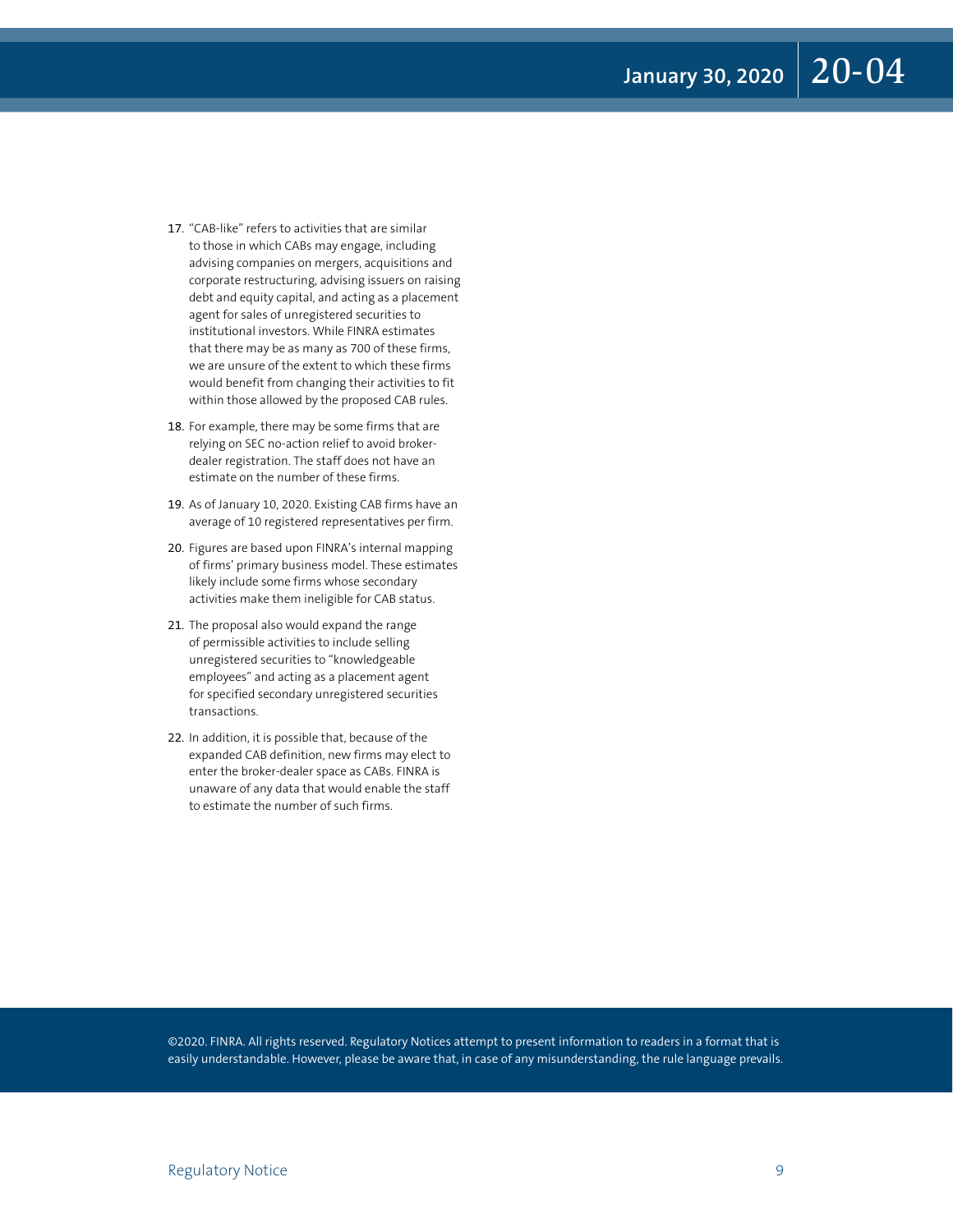#### **ATTACHMENT A**

Below is the text of the proposed rule change. Proposed new language is underlined; deletions are bracketed.

#### **010. GENERAL STANDARDS**

#### **016. Definitions**

When used in the Capital Acquisition Broker Rules, unless the context otherwise requires:

#### (a)-(b) No change.

#### **(c) "Capital Acquisition Broker"**

(1) A "capital acquisition broker" is any broker that solely engages in any one or more of the following activities:

 $(A) - (E)$  No change.

(F) qualifying, identifying, soliciting, or acting as a placement agent or finder (i) on behalf of an issuer in connection with a sale of newly-issued, unregistered securities to institutional investors or (ii) on behalf of an issuer or a control person in connection with a change of control of a privately-held company. For purposes of this subparagraph, a "control person" is a person who has the power to direct the management or policies of a company through ownership of securities, by contract, or otherwise. Control will be presumed to exist if, before the transaction, the person has the right to vote or the power to sell or direct the sale of 25% or more of a class of voting securities or in the case of a partnership or limited liability company has the right to receive upon dissolution or has contributed 25% or more of the capital. For purposes of this subparagraph, a "privately-held company" is a company that does not have any class of securities registered, or required to be registered, with the Securities and Exchange Commission under Section 12 of the Exchange Act or with respect to which the company files, or is required to file, periodic information, documents, or reports under Section 15(d) of the Exchange Act; [and]

(G) effecting securities transactions solely in connection with the transfer of ownership and control of a privately-held company through the purchase, sale, exchange, issuance, repurchase, or redemption of, or a business combination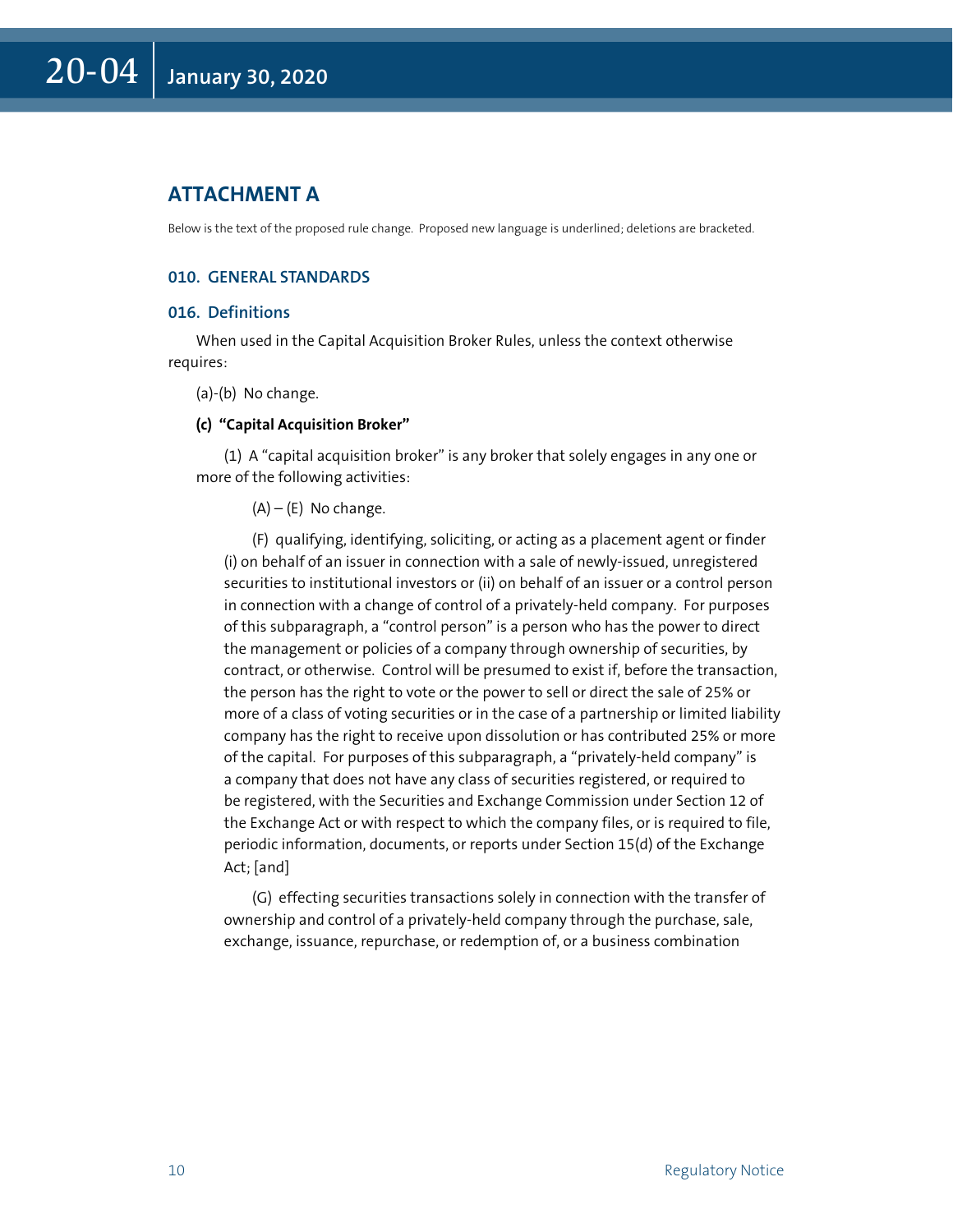involving, securities or assets of the company, to a buyer that will actively operate the company or the business conducted with the assets of the company, in accordance with the terms and conditions of an SEC rule, release, interpretation or "no-action" letter that permits a person to engage in such activities without having to register as a broker or dealer pursuant to Section 15(b) of the Exchange Act[.];

(H) qualifying, identifying, soliciting, or acting as a placement agent or finder on behalf of an institutional investor that seeks to sell unregistered securities that it owns, provided that:

(i) the purchaser of such securities is an institutional investor;

(ii) the capital acquisition broker previously had provided services permitted under paragraphs  $(c)(1)(F)$  and  $(G)$  of this Rule to the issuer in connection with the initial sale of such securities; and

(iii) the sale of such securities qualifies for an exemption from registration under the Securities Act; and

(I) Acting as an "investment adviser" as defined in section 202(a)(11) of the Investment Advisers Act of 1940, as amended, provided that the advisory clients of the capital acquisition broker and its associated persons consist solely of institutional investors.

(2) No change.

 $(d) - (h)$  No change.

#### **(i) "Institutional Investor"**

The term "institutional investor" means any:

 $(1) - (5)$  No change.

(6) person meeting the definition of "qualified purchaser" as that term is defined in Section 2(a)(51) of the Investment Company Act of 1940; [and]

(7) [any] person acting solely on behalf of any such institutional investor[.]; and

(8) knowledgeable employee.

 $(i) - (1)$  No change.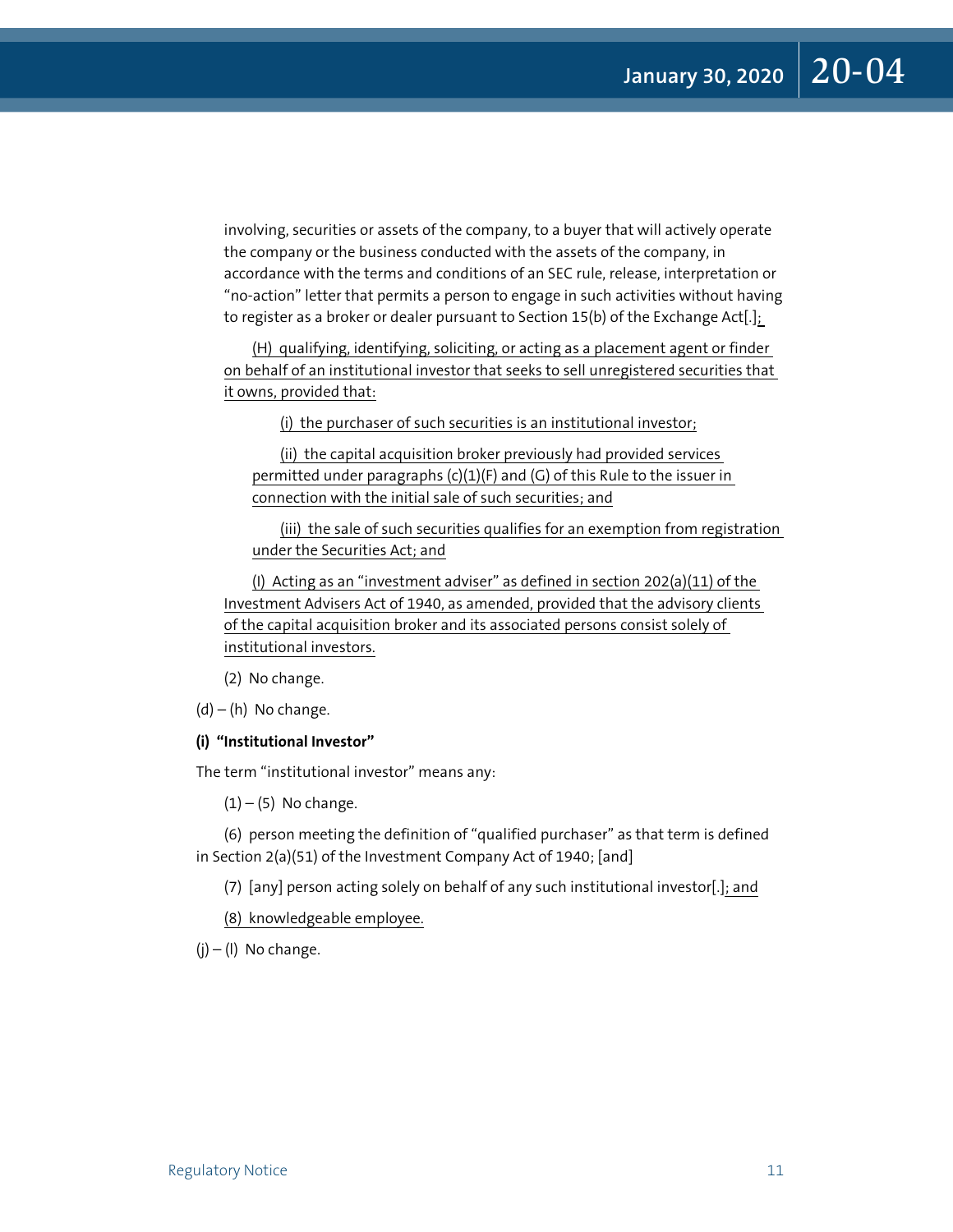#### **(m) "Knowledgeable Employee"**

The term "knowledgeable employee" means:

(1) any "Knowledgeable Employee" as defined in Investment Company Act Rule 3c-5, where the capital acquisition broker has provided services permitted under Rule  $016(c)(1)(F)$  and  $(G)$  on behalf of an issuer that is a Covered Company as defined in Investment Company Rule 3c-5;

(2) the president, any vice president in charge of a principal business unit, division or function (such as sales, administration or finance), any other officer who performs a policy-making function, or any other person who performs similar policy-making functions, director, trustee, general partner, advisory board member, or person serving in a similar capacity, of an issuer on behalf of which the capital acquisition broker has provided services permitted under Rule  $016(c)(1)(F)$  and  $(G)$ ; and

(3) any company owned exclusively by knowledgeable employees.

#### **300. SUPERVISION AND RESPONSIBILITIES RELATING TO ASSOCIATED PERSONS**

#### **321 Supervision of Associated Persons' Investments**

(a) Any capital acquisition broker whose business model creates risks that an associated person of the capital acquisition broker or any related person may misuse material nonpublic information to purchase or sell securities must establish, maintain and enforce written policies and procedures that are reasonably designed to mitigate and prevent such risks.

(b) A capital acquisition broker that is subject to paragraph (a) of this Rule shall also be subject to FINRA Rules 3110(d) and 3210.

(c) Notwithstanding Rule 328, an associated person of a capital acquisition broker and any related person may purchase or sell securities that are not registered under the Securities Act of 1933, provided that the associated person shall provide prior written notice to the capital acquisition broker of any purchase or sale of unregistered securities that are for the benefit of the associated person or any related person.

#### **Supplemental Material:**

**.01 Definition of "related person."** For purposes of this Rule 321, "related person" shall include any of the individuals described in Supplemental Material .02 of FINRA Rule 3210.